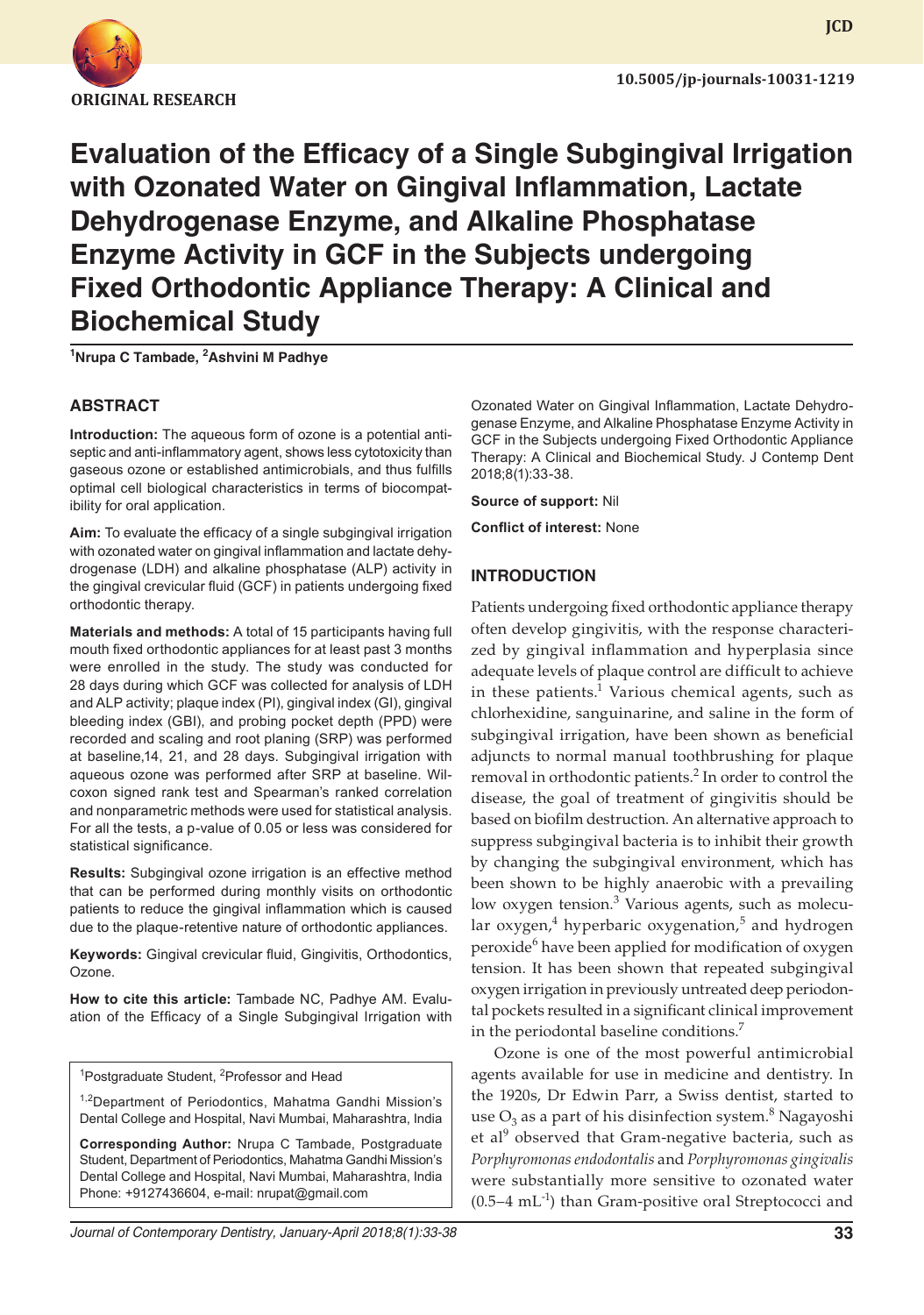Candida albicans in pure culture. Huth et al<sup>10</sup> in their *in vitro* study found that the aqueous form of ozone  $(1.25-20 \lg{\mathrm{m}}\text{L}^{-1})$ , as a potential antiseptic agent, showed less cytotoxicity than gaseous ozone  $(4 \times 10^6 \text{ kg mL}^{-3})$ or established antimicrobials, such as chlorhexidine digluconate (0.12 and 0.2%), sodium hypochlorite (5.25 and 2.25%), and hydrogen peroxide (3%) and thus concluded that aqueous ozone fulfils optimal cell biological characteristics in terms of biocompatibility for oral application. Nuclear factor-kappa β (NF-kβ) activity in oral cells in periodontal ligament tissue from root surfaces of periodontally damaged teeth was inhibited following incubation with aqueous ozone (20 lg mL<sup>-1</sup>), suggesting that it has an anti-inflammatory capacity.<sup>11</sup> A recent systematic review also concluded that there is good evidence of ozone biocompatibility with human oral epithelial cells, gingival fibroblast, and periodontal cells in *in vitro* conditions.12

Lactate dehydrogenase is an enzyme that is normally limited to the cytoplasm of cells, and it is only released extracellularly after cell death. The activity of LDH in GCF is significantly correlated with gingival inflammation and tissue destruction consequent to periodontitis in humans.<sup>13-15</sup> Also, it has been demonstrated that LDH activity in GCF increases during the course of orthodontic treatment and that its levels are significantly greater in dental sites undergoing compression stress. Moreover, this enzyme activity may increase in teeth wearing orthodontic appliances even if they do not undergo orthodontic movement, potentially as a consequence of gingival inflammation produced by the presence of the plaque-retentive appliances.<sup>16</sup> Alkaline phosphatase is a calcium- and phosphate-binding protein and a phosphorhydrolytic enzyme. It is a membrane-bound glycoprotein produced by many cells, such as polymorphonuclear leukocytes, osteoblasts, macrophages, and fibroblasts within the area of the periodontium and gingival crevice.<sup>17</sup> The ALP is considered to be an important indicator of bone formation and is a phenotypic marker for osteoblast cells. The presence of ALP in the saliva and GCF is usually indicative of inflammation and/or destruction of periodontal tissues. The level of ALP is positively correlated with the severity of the periodontal disease.<sup>18</sup>

The anti-inflammatory effects of ozone seen in the periodontal field need to apply in the control of gingival inflammation and accompanying increased LDH and ALP activity in GCF of orthodontic patients. Hence, the purpose of this pilot study was to evaluate the clinical effects of a single subgingival irrigation with ozonated water on gingivitis in subjects undergoing fixed orthodontic appliances and also to correlate the clinical effects with the LDH and ALP activity in GCF.

# **STUDY POPULATION AND METHODOLOGY**

#### **Subjects**

This single-center, single-blind, clinical study included subjects currently undergoing orthodontic treatment with full-mouth brackets and archwires. The subjects were recruited from the Department of Orthodontics and Orofacial Orthopedics, Mahatma Gandhi Mission's Dental College and Hospital, Kamothe, Navi Mumbai, Maharashtra, India. From the 65 orthodontic patients examined, 15 subjects (7 females and 8 males) met the inclusion criteria and agreed to participate in the study.

Subjects with good general health, at least 24 natural teeth in the mouth excluding the third molars, and fullmouth fixed orthodontic appliances for a minimum of 3 months were included in the study. After screening, each subject needed to have at least 50% bleeding sites and 50% dichotomous plaque score. Oral and written information regarding the study was given to each enrolled subject. Written consent was signed by subjects willing to participate in the study. The study protocol, consent form, and patient information sheet were approved by the Ethical Committee, Mahatma Gandhi Mission's Dental College and Hospital, Kamothe, Navi Mumbai, Maharashtra, India, and the study was conducted based on the principles outlined in the Declaration of Helsinki of 1975, as revised in 2008, on experimentation involving human subjects.

The following subjects were excluded from the study: (i) medical history of any liver, heart, kidney, and muscle diseases that are known to affect LDH levels, (ii) medical history of heart murmur, rheumatic heart disease, rheumatic fever, mitral valve prolapse, or history of any condition that might put them at risk if a bacteremia were to occur, (iii) pregnant or planning a pregnancy within the next 3 months, or if they were taking antibiotics, (iv) current history of medications likely to affect gingival health, (v) advanced periodontitis or rampant dental caries based on a noninvasive examination, (vi) removable oral prostheses or removable orthodontic appliances, (vii) requirement of premedication with antibiotics for dental appointments, (viii) those who had received any surgical or nonsurgical therapy 6 months prior to the start of the study, (ix) those who had received any chemotherapeutic mouth rinses and oral irrigation during the past  $6$  months, and  $(x)$  smokers.

# **Methodology**

The study was carried out in the Department of Periodontics, Mahatma Gandhi Mission's Dental College and Hospital, Kamothe, Navi Mumbai, Maharashtra, India. The study period of 28 days was divided into three time intervals, namely baseline, 14th, and 28th day.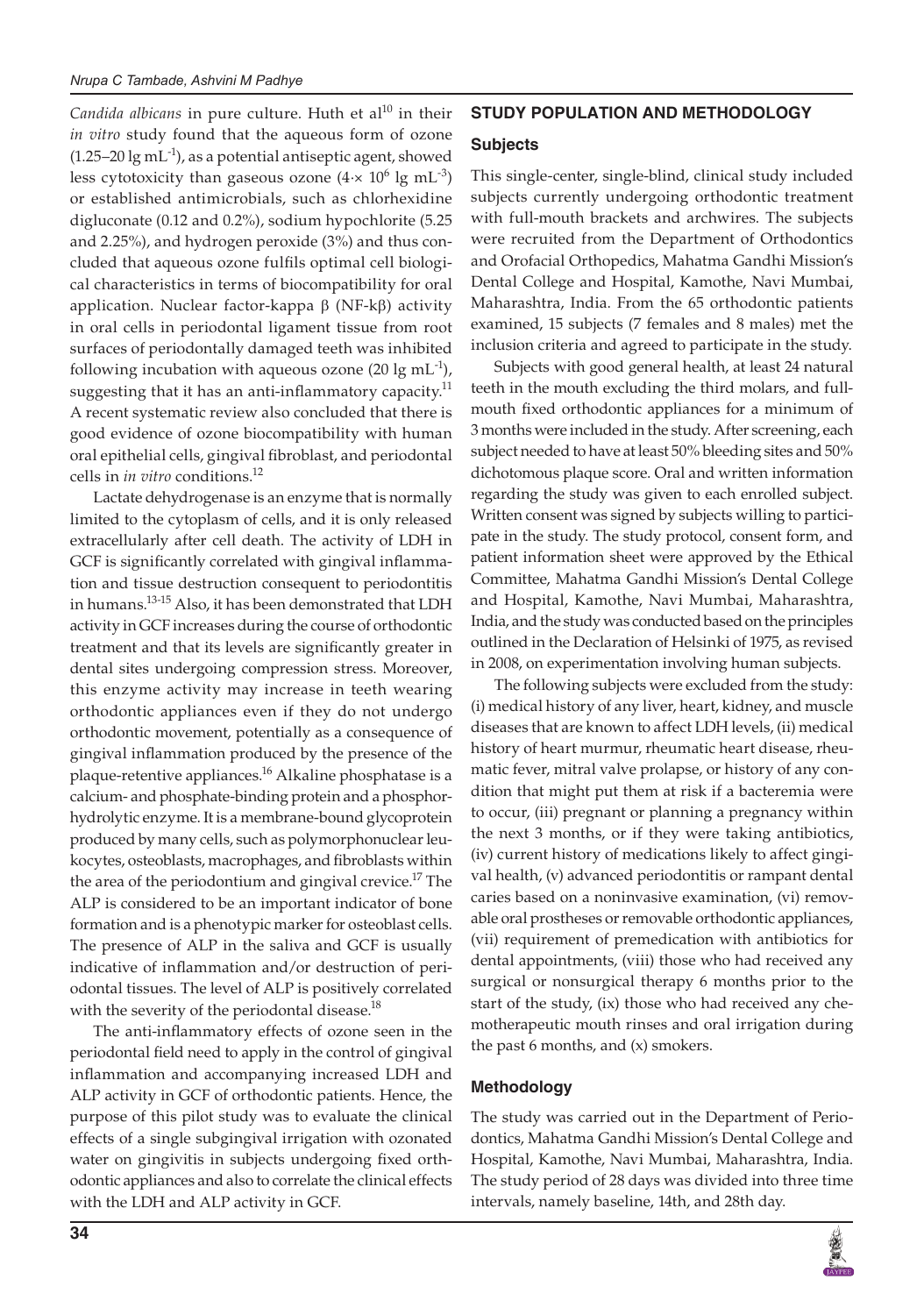At baseline, the clinical parameters,  $PI<sub>19</sub>$  GI,<sup>20</sup> and GBI,<sup>21</sup> were recorded at distofacial, facial, mesiofacial, and entire lingual gingival marginal surfaces of all the teeth present. Probing pocket depth was accomplished using six-point probing in all the teeth with a UNC-15 periodontal probe and was recorded to the nearest millimeter demarcation followed by full-mouth scaling and collection of GCF for biochemical analysis. All the recordings of clinical parameters were made by same examiner, who was blinded as to the treatment condition and who did not review the data sheets from previous visits while recording clinical parameters and GCF collection.

Following this, the subjects underwent full-mouth subgingival irrigation with ozonated water that was released from an irrigation device, "Alfa-Omega Dental Jet." The device released a single pulsating stream of ozonated water from the nozzle that could be adjusted for different speeds and pressures ranging from 66 to 130 kPa and an ozone output of 0.1 ppm, at a noise output of <70 dB and water outflow of 280 to 420 mL. To facilitate subgingival ozone irrigation, a 20-gauge blunt needle was attached to the tip of the nozzle of the ozone dental jet holder. A stop clock was used to set the irrigation time to 15 seconds at each tooth, after which the irrigation was stopped.

After irrigation, the patients were instructed to brush twice daily for minimum 2 minutes, using a standard tooth brush (Colgate Super Flexible with medium consistency bristles) and tooth paste (Colgate dental cream) provided to them. The subjects were recalled on the 14th and 28th day from the baseline for recording the clinical parameters and collection of GCF for biochemical analysis.

# **Gingival Crevicular Fluid Sampling Procedure**

The subjects were seated in an upright position in the dental chair. To avoid contamination with saliva, sites were chosen from maxillary anterior teeth. Supra gingival plaque and calculus were removed with hand instrumentation prior to the collection of GCF. Care was taken not to touch the gingival margin to prevent stimulation and bleeding. The calibrated microcapillary tubes  $(0-5 \mu L)$ were placed extracrevicularly at the mesiofacial, distofacial, or midfacial surface of the tooth. A standardized volume of 5 µL of GCF was collected each for ALP and LDH assay. Microcapillary tubes contaminated with blood were discarded. The collected GCF was immediately transferred to the sterilized microcentrifuge/ Eppendorf tubes that contained 45 µL of normal saline for ALP and 100 µL freshly prepared phosphate buffer saline. The tubes were then transported for analysis which was done within two hours of collection of the crevicular fluid.

# **Determination of LDH Activity**

A diagnostic kit (Infinite by Accurex Biomedical Pvt. Ltd) was used for the estimation of LDH activity based on UV kinetic method.

The kit consisted of two reagents:

- Reagent 1
	- Tris buffer, pH 6.8
	- Ethylenediaminetetraacetic acid
	- Nicotinamide adenine dinucleotide (NADH)
	- Sodium pyruvate
- Sodium chloride
- Reagent 2

# *Aqua-4 Distilled Water*

Working solution was prepared by mixing reagents 1 and 2 in 4:1 ratio.

Then, 100 µL of the prepared reagent was taken in an Eppendorf tube and 10 µL of the sample was added to it. The enzyme activity was recorded using an automated analyzer and the result was obtained in the form of a digital readout.

# *Principle of the Reaction*

The LDH catalyzes the reduction of pyruvate by NADH to form lactate and NAD<sup>+</sup>. Catalytic concentration is determined from the rate of decrease of NADH.

 $P$ yruvate + NADH +  $H^+$   $\longrightarrow$  Lactate + NAD<sup>+</sup>

# **Determination ALP Activity**

A diagnostic kit (Autozyme by Accurex Biomedical Pvt. Ltd) was used for the estimation of ALP based on kinetic method.

The kit consisted of two reagents:

- Reagent 1
	- p-Nitrophenyl phosphate
	- Magnesium ion (Mg[2]+)
	- Tris/carbonate buffer (pH  $10.2 \pm 0.2$  at  $25^{\circ}$ C)
- Reagent 2

# *Aqua-4 Distilled Water*

The GCF (5 µL) was diluted 10 times with 45 µL of normal saline, to make 50 µL of sample. The diluted GCF was then centrifuged for 3 to 5 minutes at 3500 to 4500 rpm in a microcentrifuge; 10 µL of the clear supernatant was utilized for the analysis of ALP activity. The working agent was prepared by adding 2.2 mL of distilled water to reagent 1. Then, 500 µL of the prepared reagent was taken in an Eppendorf tube and 10 µL of the sample was added to it. The enzyme activity was recorded using an automated analyzer and the result was obtained in the form of a digital readout.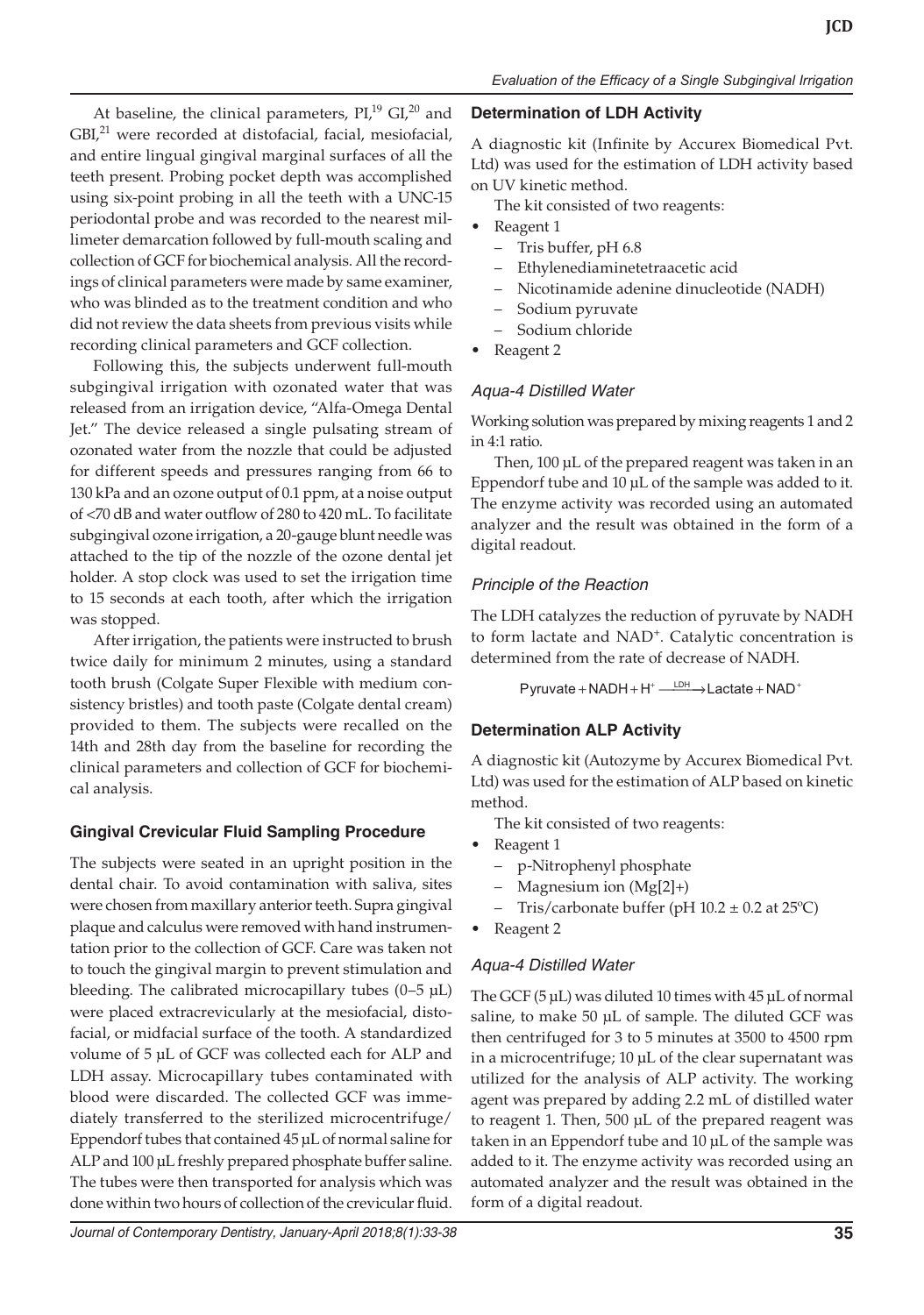|  |  |  | <b>Table 1:</b> Normality tests showing the distribution of data |  |
|--|--|--|------------------------------------------------------------------|--|
|  |  |  |                                                                  |  |

| Clinical and biochemical |                  |                                 |          |                  |              |         |                |
|--------------------------|------------------|---------------------------------|----------|------------------|--------------|---------|----------------|
| parameters at 14th and   |                  | Kolmogorov-Smirnov <sup>a</sup> |          |                  | Shapiro-Wilk |         |                |
| 28th days from baseline  | <b>Statistic</b> | df                              | p-value  | <b>Statistic</b> | df           | p-value | Interpretation |
| $PI-14$                  | 0.143            | 15                              | $0.200*$ | 0.933            | 15           | 0.305   | Normal         |
| $PI-28$                  | 0.149            | 15                              | $0.200*$ | 0.944            | 15           | 0.433   | Normal         |
| $GI-14$                  | 0.226            | 15                              | 0.039    | 0.826            | 15           | 0.008   | Non-normal     |
| $GI-28$                  | 0.237            | 15                              | 0.023    | 0.899            | 15           | 0.090   | Non-normal     |
| <b>GBI-14</b>            | 0.117            | 15                              | $0.200*$ | 0.975            | 15           | 0.929   | Normal         |
| <b>GBI-28</b>            | 0.099            | 15                              | $0.200*$ | 0.987            | 15           | 0.997   | Normal         |
| PPD-14                   | 0.345            | 15                              | 0.000    | 0.709            | 15           | 0.000   | Non-normal     |
| PPD-28                   | 0.345            | 15                              | 0.000    | 0.709            | 15           | 0.000   | Non-normal     |
| $LDH-14$                 | 0.160            | 15                              | $0.200*$ | 0.934            | 15           | 0.309   | Normal         |
| $LDH-28$                 | 0.177            | 15                              | $0.200*$ | 0.934            | 15           | 0.312   | Normal         |
| ALP-14                   | 0.202            | 15                              | 0.101    | 0.893            | 15           | 0.075   | Normal         |
| ALP-28                   | 0.116            | 15                              | $0.200*$ | 0.962            | 15           | 0.726   | Normal         |

a Lilliefors significance correction; \*This is a lower bound of the true significance; df: Degree of freedom

**Table 2:** Mean and standard deviation at three time intervals, i.e., at baseline, 14th day, and 28th day

| Time interval | P.   |          | Gl   |          | GBI  |          | PPD  |      | LDH    |          | <b>ALP</b> |          |
|---------------|------|----------|------|----------|------|----------|------|------|--------|----------|------------|----------|
| (days)        | Mean | $\pm SD$ | Mean | $\pm SD$ | Mean | $\pm SD$ | Mean | ±SD  | Mean   | $\pm SD$ | Mean       | $\pm SD$ |
|               | 1.30 | 0.24     | 1.84 | 0.32     | 1.38 | 0.28     | 4.07 | 0.88 | 106.83 | 19.80    | 50.04      | 18.91    |
| 14            | 0.85 | 0.30     | 1.16 | 0.33     | 0.85 | 0.31     | 3.47 | 0.64 | 73.05  | 12.97    | 49.51      | 14.42    |
| 28            | 0.82 | 0.30     | .07  | 0.27     | 0.84 | 0.34     | 3.47 | 0.64 | 70.62  | 11.76    | 51.11      | 15.74    |

#### *Principle of the Reaction*

p- p-Nitrophenyl phosphate + H<sub>2</sub>O  $\frac{\displaystyle{\mathsf{ALP}}}{\displaystyle{\mathsf{Mg}^{2+}}}$ p-Nitrophenol

+ phosphat e

#### **Statistical Analysis**

Data analysis was done using Statistical Package for the Social Sciences version 2.0. All variables were expressed as mean with standard deviation. The mean values were tested for normality using Kolmogorov–Smirnov with Lilliefors significance correction and Shapiro–Wilk test. Paired t-test was used to find which pair differed significantly with respect to time. For non-normal data, Wilcoxon paired sample test was used. For all the variables,  $p \leq 0.05$  was considered significant.

#### **RESULTS**

The test of normality showed that the PI, GBI, LDH, and ALP activity values were normally distributed, whereas the GI and PPD values were non-normal (Table 1). The data were expressed in the form of mean and standard deviation (Table 2). The mean difference of values at 14 and 28 days from the baseline was considered for analysis. The paired t-test for PI, GBI, and LDH enzyme indicated a significant decrease ( $p \leq 0.05$ ) with respect to time, whereas the ALP activity did not show any significant difference ( $p \ge 0.05$ ) (Table 3). Wilcoxon signed rank test for both GI and PPD showed significant decrease  $(p \le 0.05)$  with respect to time intervals (Table 4).

**Table 3:** Paired t test showing mean difference in PI, GBI, LDH, and ALP activity on 14th and 28th days from the baseline

| Clinical and biochemical |            |          |    |          |
|--------------------------|------------|----------|----|----------|
| parameters at 14th and   | Mean       |          |    |          |
| 28th days from baseline  | difference | t-test   | df | p-value  |
| $PI-0-PI-14$             | 0.44580    | 5.494    | 14 | $0.000*$ |
| $PI - 0 - PI - 28$       | 0.47800    | 6.044    | 14 | $0.000*$ |
| $GBI-0-GBI-14$           | 0.53267    | 8.394    | 14 | $0.000*$ |
| GBI-0-GBI-28             | 0.53987    | 8.867    | 14 | $0.000*$ |
| I DH-0-I DH-14           | 33.78533   | 12.497   | 14 | $0.000*$ |
| LDH-0-LDH-28             | 36.21600   | 12.122   | 14 | $0.000*$ |
| AI P-0-AI P-14           | 0.53133    | 0.257    | 14 | 0.801    |
| ALP-0-ALP-28             | $-1.06333$ | $-0.567$ | 14 | 0.580    |

p ≤ 0.05 \*was considered significant; df: Degree of freedom

| <b>Table 4:</b> Wilcoxon's signed rank test showing mean difference in PI, |
|----------------------------------------------------------------------------|
| GBI, LDH, and ALP activity on 14th and 28th days from the baseline         |

| Gingival index | $GI-O-GI-14$          | GINGI-0-GINGI-28      |
|----------------|-----------------------|-----------------------|
| Z value        | $-3.408$ <sup>a</sup> | $-3.408a$             |
| p-value        | $0.001*$              | $0.001*$              |
| <b>PPD</b>     | PPD-0-PPD-14          | PPD-0-PPD-28          |
| Z value        | $-2.264$ <sup>a</sup> | $-2.264$ <sup>a</sup> |
| p-value        | $0.024*$              | $0.024*$              |

 $a$ Based on positive ranks; Wilcoxon signed rank test;  $p \le 0.05$ \* was considered significant

#### **DISCUSSION**

A short-term, single-center, single-blind, prospective clinical and biochemical study was carried out to evaluate the clinical effects of a single subgingival irrigation with 0.1 ppm ozonated water on gingival inflammation LDH

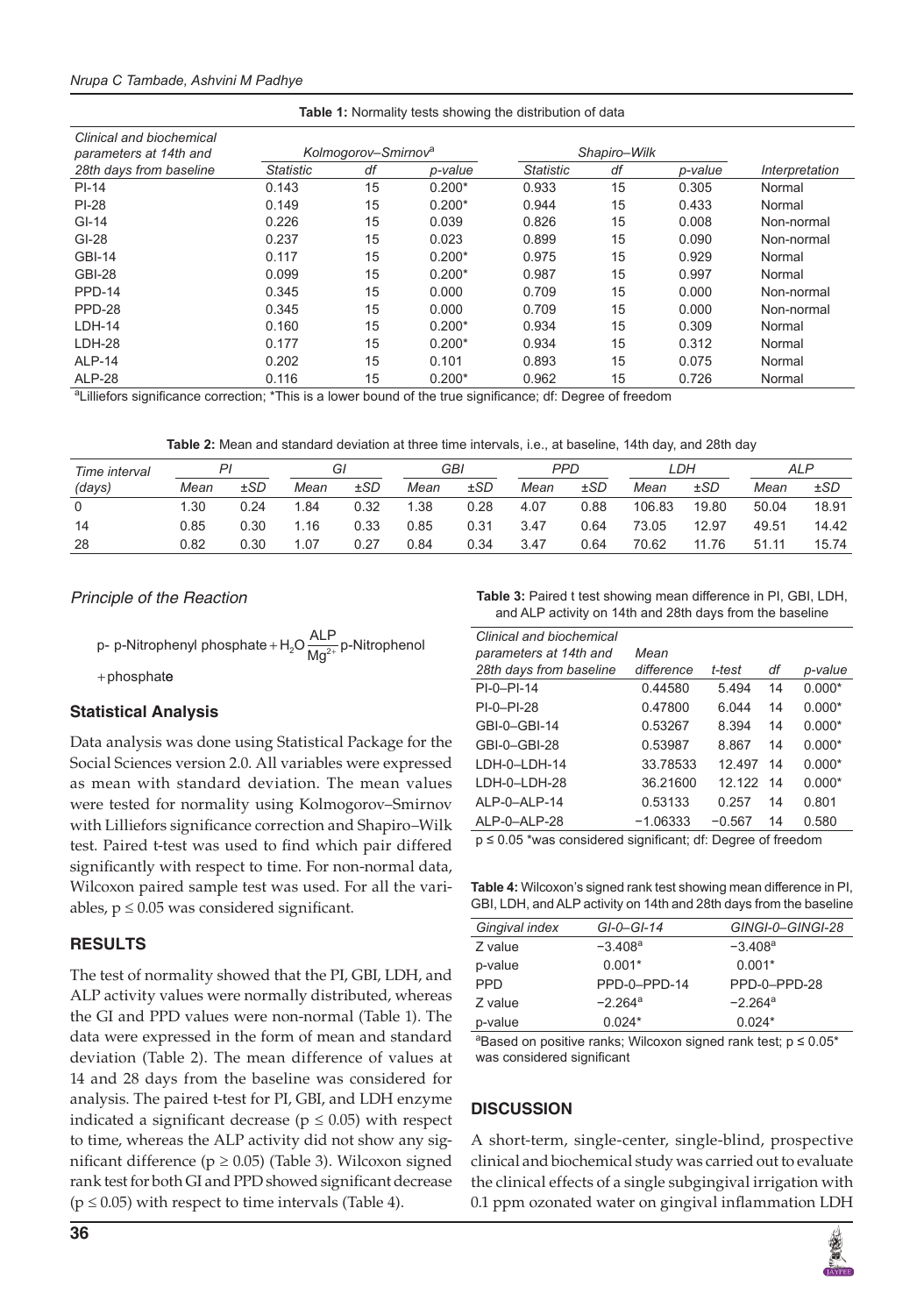#### *Evaluation of the Efficacy of a Single Subgingival Irrigation*

and ALP activity in subjects undergoing fixed orthodontic appliance therapy.

Results of the present study showed that subgingival irrigation with 0.1 ppm ozonated water caused significant reduction in values for all the clinical parameters PI, GI, GBI, and PPD from baseline to 14th day and from baseline to 28th day. The results were in accordance with the reduction in PI, GI, and GBI seen in the study by Kshitish and Laxman<sup>22</sup> which evaluated the effect of oral irrigation with 0.1 ppm ozonated water and 0.2% chlorhexidine in moderately deep periodontal pockets on the clinical parameters of chronic and aggressive periodontitis patients.

The possible mechanism for reduction of gingival inflammation could be associated with antibacterial effect of ozone on the plaque microorganisms or by a disruption of subgingival plaque.<sup>7</sup> The antiinflammatory effects of ozonated water (aqueous ozone) observed in the present clinical study are also supported by an *in vitro* study by Huth et al<sup>10</sup> which showed that NF-kβ activity in oral cells in periodontal ligament tissue from root surfaces of periodontally damaged teeth was inhibited following incubation with aqueous ozone.

In addition to the effects of subgingival ozonated water irrigation, the improvement seen in PI and GI may also be attributed to the subject's improved oral hygiene as a response to anticipation of forthcoming oral examination during study intervals, i.e., Hawthorne effect.<sup>23</sup>

There was a significant reduction in GBI scores at 14th and 28th days. A prolonged observation period will allow a better estimation of extinction of the effects.

A significant reduction in PPD seen at 14th and 28th days could have resulted from reduction in gingival inflammation.

In the present study, there was a significant reduction after ozone irrigation in the total LDH enzyme activity from baseline to 14th and 28th day. This significant decrease is in accordance with the results of Serra et  $al^{24}$ who attributed this increased LDH levels in the GCF to the tissue resorption in both the compressed and tensional sites, or even secondary to a possible cell necrosis in the periodontal ligament during the orthodontic treatment and also in a cross-sectional study by Wolff et al.<sup>15</sup> Also, this enzyme activity may increase in teeth wearing orthodontic appliances even if they do not undergo orthodontic movement, potentially as a consequence of gingival inflammation produced by the presence of the plaque-retentive appliances.

Previous studies $^{16,24}$  have shown an increased LDH enzyme activity in orthodontic patients, which needs to be controlled along with gingival inflammation to facilitate orthodontic tooth movement. The results of this pilot study showed that a single subgingival irrigation of ozonated water can effectively reduce the gingival

inflammation in orthodontic patients, which is also reflected in the reduction of total LDH unit activity levels. The effect of reduced inflammation is maintained over a 28-day (4-week) period, which frequently coincides with scheduled orthodontic appointments during active treatment. In addition, no adverse effects were observed with the use of subgingival irrigation with 0.1 ozonated water during the 1-month study trial period.

The ALP activity did not show any changes at the 14th day and slight increase in the mean ALP activity was seen at the 28th day from the baseline. It has been reported that ALP activity is at higher levels in periodontal ligament than in connective tissues and, if mechanically stressed, can release ALP.<sup>25</sup> Increased ALP activity was observed from the 7th day onward with significant peaks on the 14th and 28th days in the mesial site of the distalized canine in a study conducted by Dhar et al.<sup>26</sup> Thus, constant osteoblastic and osteoclastic activity due to orthodontic forces could be the reason for the unchanged or increased levels of ALP activity during the study.

In comparison with classical periodontal treatment modalities, such as systemic and local antimicrobials, ozone therapy is quite inexpensive. However, further research is needed to standardize the indications and treatment procedures of ozone therapy. Further randomized control trials with larger sample size comparing the efficacy of subgingival ozonated water irrigation with positive control, such as 0.2% chlorhexidine and negative control, such as saline are required to confirm the effects of 0.1 ppm ozonated water.

# **CONCLUSION**

At the end of 1 month, a single subgingival irrigation of 0.1 ppm ozonated water could effectively reduce the gingival inflammation in orthodontic patients. Thus, subgingival ozone irrigation can be an effective method that can be performed during monthly visits on orthodontic patients to reduce the gingival inflammation because of plaqueretentive orthodontic appliances. However, further randomized controlled trials are required to validate the use of ozone irrigation in orthodontic patients for plaque control measures.

#### **REFERENCES**

- 1. Morrow D, Wood DP, Speechley M. Clinical effect of subgingival chlorhexidine irrigation on gingivitis in adolescent orthodontic patients. Am J Orthod Dentofac Orthop 1992 May;101(5):408-413.
- 2. Babay NA, Al Jasser N. Subgingival irrigation effects of chlorhexidine and sanguinarine on gingivitis in orthodontic patients. J Clin Pediatr Dent 1996 Spring;20(3):225-228.
- 3. Mettraux GR, Gusberti FA, Graf H. Oxygen tension  $(pO<sub>2</sub>)$ in untreated human periodontal pockets. J Clin Periodontol 1984 Sep;55(9):516-521.